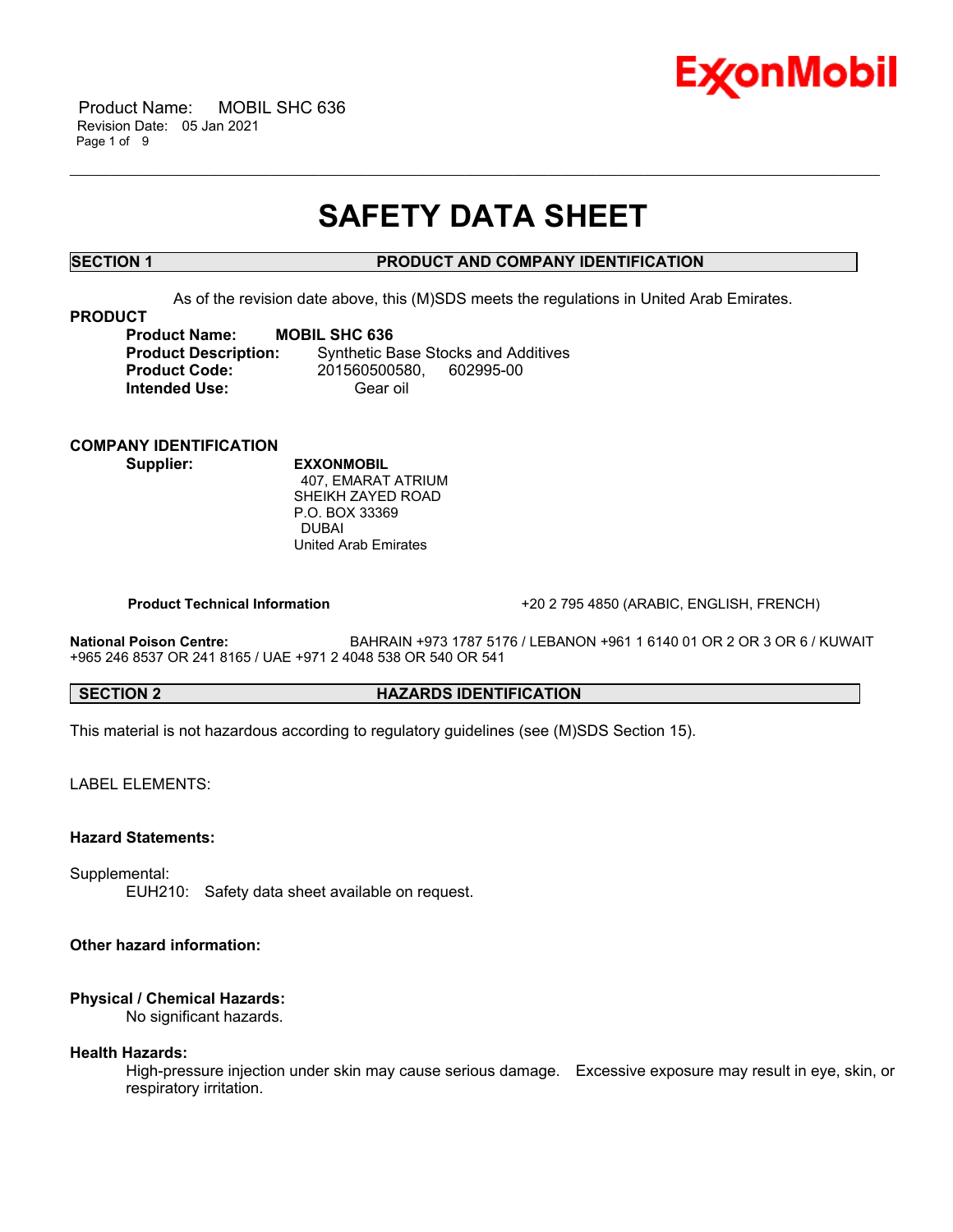

 Product Name: MOBIL SHC 636 Revision Date: 05 Jan 2021 Page 2 of 9

### **Environmental Hazards:**

No significant hazards.

**NOTE:** This material should not be used for any other purpose than the intended use in Section 1 without expert advice. Health studies have shown that chemical exposure may cause potential human health risks which may vary from person to person.

\_\_\_\_\_\_\_\_\_\_\_\_\_\_\_\_\_\_\_\_\_\_\_\_\_\_\_\_\_\_\_\_\_\_\_\_\_\_\_\_\_\_\_\_\_\_\_\_\_\_\_\_\_\_\_\_\_\_\_\_\_\_\_\_\_\_\_\_\_\_\_\_\_\_\_\_\_\_\_\_\_\_\_\_\_\_\_\_\_\_\_\_\_\_\_\_\_\_\_\_\_\_\_\_\_\_\_\_\_\_\_\_\_\_\_\_\_

### **SECTION 3 COMPOSITION / INFORMATION ON INGREDIENTS**

This material is defined as a mixture.

#### **No Reportable Hazardous Substance(s) or Complex Substance(s).**

| Name                                                        | CAS#        | Concentration* | <b>GHS Hazard Codes</b> |
|-------------------------------------------------------------|-------------|----------------|-------------------------|
| <b>11-DECENE. HOMOPOLYMER HYDROGENATED</b>                  | 68037-01-4  | $- < 5\%$      | H304                    |
| DIPHENYLTOLYLPHOSPHATE (MCS)                                |             | $0.1 - 5.1\%$  | H400(M factor 1), H412  |
| INAPHTHALENE, REACTION PRODUCTS WITH<br><b>ITETRADECENE</b> | 132983-41-6 | $5 - 5 < 10\%$ | H319(2A), H413          |

\* All concentrations are percent by weight unless material is a gas. Gas concentrations are in percent by volume.

| <b>SECTION 4</b> | <b>FIRST AID MEASURES</b> |
|------------------|---------------------------|

#### **INHALATION**

 Remove from further exposure. For those providing assistance, avoid exposure to yourself or others. Use adequate respiratory protection. If respiratory irritation, dizziness, nausea, or unconsciousness occurs, seek immediate medical assistance. If breathing has stopped, assist ventilation with a mechanical device or use mouth-to-mouth resuscitation.

### **SKIN CONTACT**

Wash contact areas with soap and water. If product is injected into or under the skin, or into any part of the body, regardless of the appearance of the wound or its size, the individual should be evaluated immediately by a physician as a surgical emergency. Even though initial symptoms from high pressure injection may be minimal or absent, early surgical treatment within the first few hours may significantly reduce the ultimate extent of injury.

#### **EYE CONTACT**

Flush thoroughly with water. If irritation occurs, get medical assistance.

#### **INGESTION**

First aid is normally not required. Seek medical attention if discomfort occurs.

#### **NOTE TO PHYSICIAN**

None

### **SECTION 5 FIRE FIGHTING MEASURES**

#### **EXTINGUISHING MEDIA**

**Appropriate Extinguishing Media:** Use water fog, foam, dry chemical or carbon dioxide (CO2) to extinguish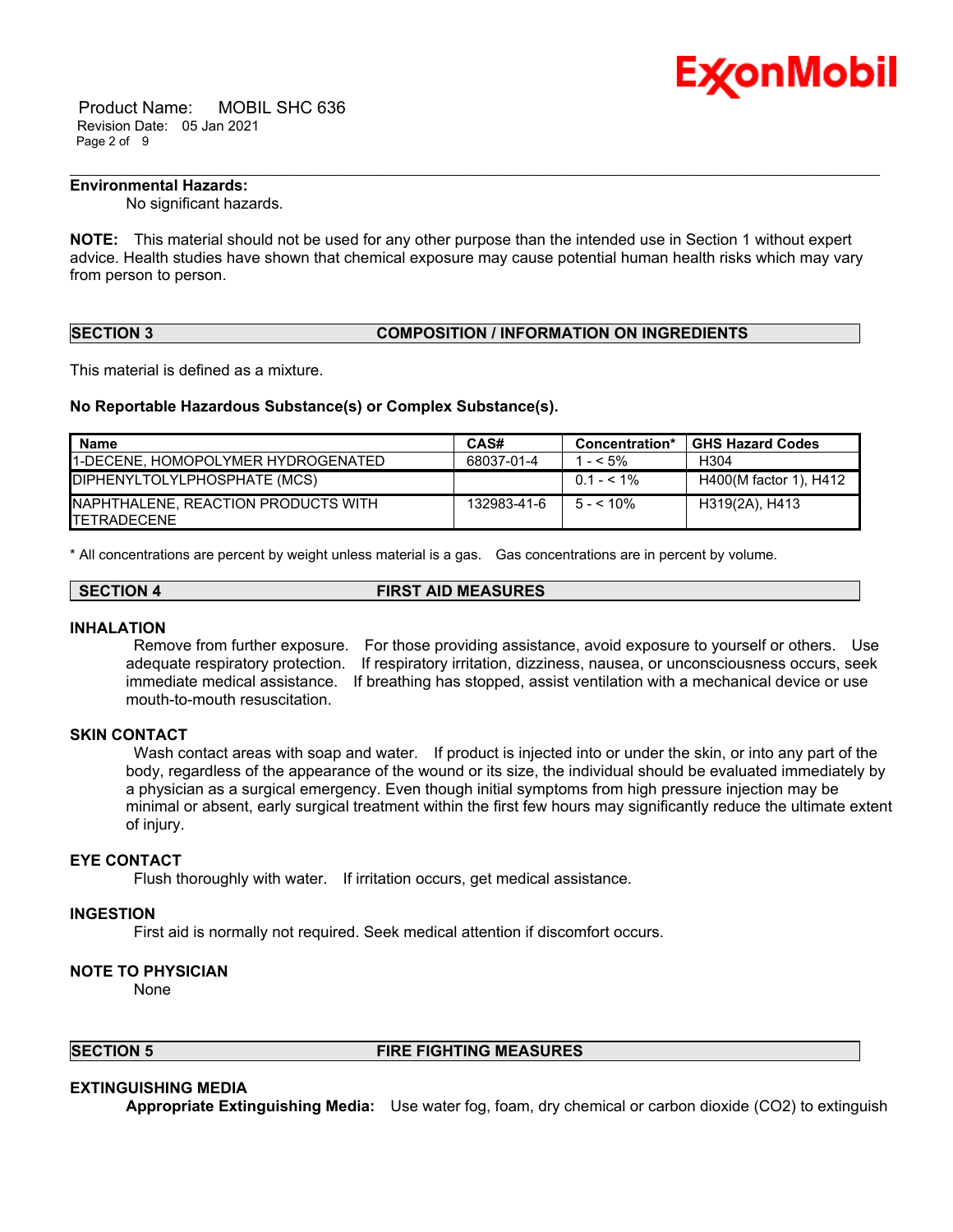

 Product Name: MOBIL SHC 636 Revision Date: 05 Jan 2021 Page 3 of 9

#### flames.

#### **Inappropriate Extinguishing Media:** Straight Streams of Water

#### **FIRE FIGHTING**

**Fire Fighting Instructions:** Evacuate area. Prevent runoff from fire control or dilution from entering streams, sewers, or drinking water supply. Firefighters should use standard protective equipment and in enclosed spaces, self-contained breathing apparatus (SCBA). Use water spray to cool fire exposed surfaces and to protect personnel.

\_\_\_\_\_\_\_\_\_\_\_\_\_\_\_\_\_\_\_\_\_\_\_\_\_\_\_\_\_\_\_\_\_\_\_\_\_\_\_\_\_\_\_\_\_\_\_\_\_\_\_\_\_\_\_\_\_\_\_\_\_\_\_\_\_\_\_\_\_\_\_\_\_\_\_\_\_\_\_\_\_\_\_\_\_\_\_\_\_\_\_\_\_\_\_\_\_\_\_\_\_\_\_\_\_\_\_\_\_\_\_\_\_\_\_\_\_

**Hazardous Combustion Products:** Aldehydes, Incomplete combustion products, Oxides of carbon, Smoke, Fume, Sulfur oxides

#### **FLAMMABILITY PROPERTIES**

**Flash Point [Method]:** >210°C (410°F) [ASTM D-92] **Flammable Limits (Approximate volume % in air):** LEL: 0.9 UEL: 7.0 **Autoignition Temperature:** N/D

#### **SECTION 6 ACCIDENTAL RELEASE MEASURES**

#### **NOTIFICATION PROCEDURES**

 In the event of a spill or accidental release, notify relevant authorities in accordance with all applicable regulations.

#### **PROTECTIVE MEASURES**

 Avoid contact with spilled material. See Section 5 for fire fighting information. See the Hazard Identification Section for Significant Hazards. See Section 4 for First Aid Advice. See Section 8 for advice on the minimum requirements for personal protective equipment. Additional protective measures may be necessary, depending on the specific circumstances and/or the expert judgment of the emergency responders.

#### **SPILL MANAGEMENT**

Land Spill: Stop leak if you can do it without risk. Recover by pumping or with suitable absorbent.

**Water Spill:** Stop leak if you can do it without risk. Confine the spill immediately with booms. Warn other shipping. Remove from the surface by skimming or with suitable absorbents. Seek the advice of a specialist before using dispersants.

Water spill and land spill recommendations are based on the most likely spill scenario for this material; however, geographic conditions, wind, temperature, (and in the case of a water spill) wave and current direction and speed may greatly influence the appropriate action to be taken. For this reason, local experts should be consulted. Note: Local regulations may prescribe or limit action to be taken.

#### **ENVIRONMENTAL PRECAUTIONS**

 Large Spills: Dike far ahead of liquid spill for later recovery and disposal. Prevent entry into waterways, sewers, basements or confined areas.

### **SECTION 7 HANDLING AND STORAGE**

#### **HANDLING**

 Prevent small spills and leakage to avoid slip hazard. Material can accumulate static charges which may cause an electrical spark (ignition source). When the material is handled in bulk, an electrical spark could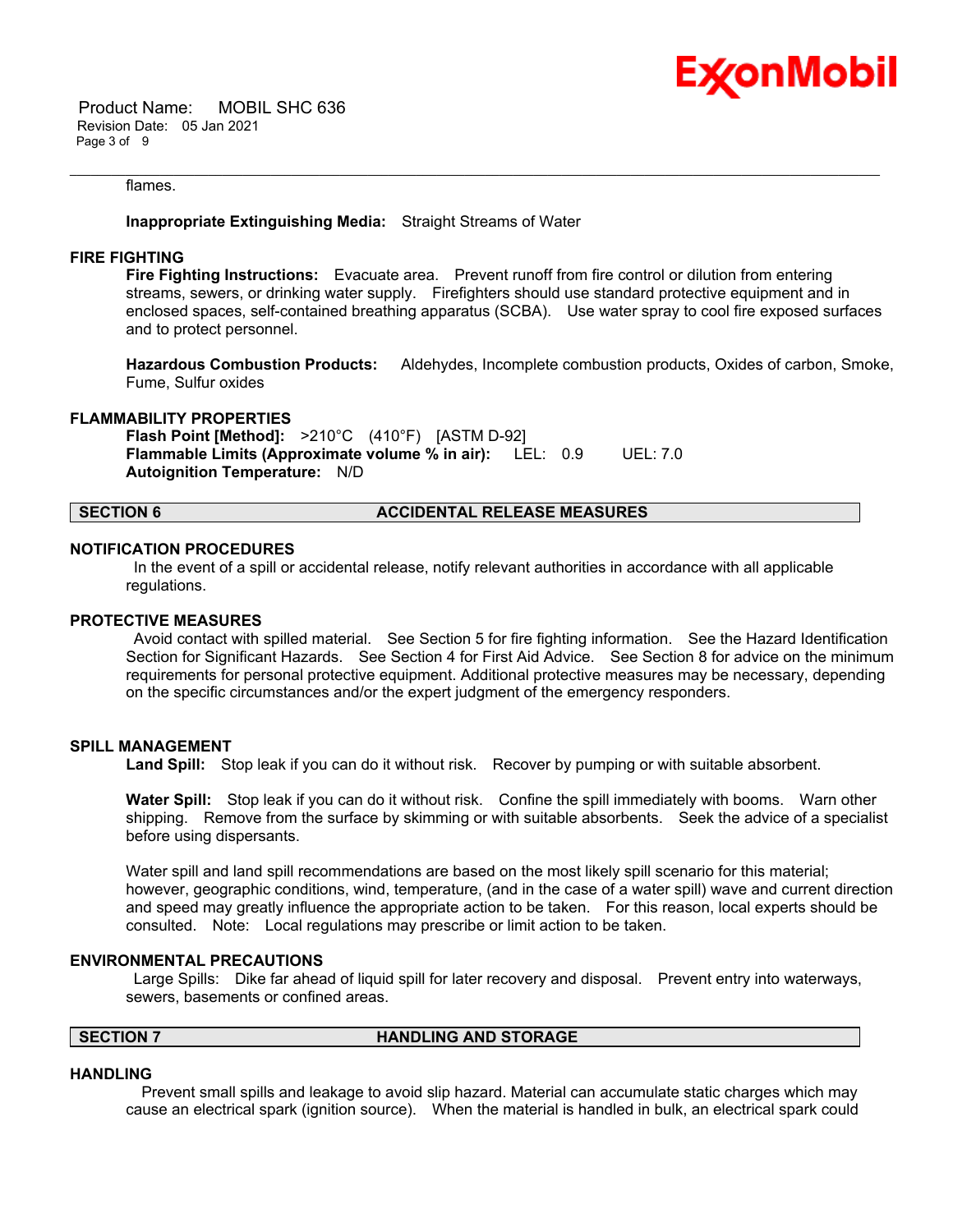

 Product Name: MOBIL SHC 636 Revision Date: 05 Jan 2021 Page 4 of 9

> ignite any flammable vapors from liquids or residues that may be present (e.g., during switch-loading operations). Use proper bonding and/or ground procedures. However, bonding and grounds may not eliminate the hazard from static accumulation. Consult local applicable standards for guidance. Additional references include American Petroleum Institute 2003 (Protection Against Ignitions Arising out of Static, Lightning and Stray Currents) or National Fire Protection Agency 77 (Recommended Practice on Static Electricity) or CENELEC CLC/TR 50404 (Electrostatics - Code of practice for the avoidance of hazards due to static electricity).

\_\_\_\_\_\_\_\_\_\_\_\_\_\_\_\_\_\_\_\_\_\_\_\_\_\_\_\_\_\_\_\_\_\_\_\_\_\_\_\_\_\_\_\_\_\_\_\_\_\_\_\_\_\_\_\_\_\_\_\_\_\_\_\_\_\_\_\_\_\_\_\_\_\_\_\_\_\_\_\_\_\_\_\_\_\_\_\_\_\_\_\_\_\_\_\_\_\_\_\_\_\_\_\_\_\_\_\_\_\_\_\_\_\_\_\_\_

**Static Accumulator:** This material is a static accumulator.

#### **STORAGE**

 The type of container used to store the material may affect static accumulation and dissipation. Do not store in open or unlabelled containers.

#### **SECTION 8 EXPOSURE CONTROLS / PERSONAL PROTECTION**

#### **EXPOSURE LIMIT VALUES**

#### **Exposure limits/standards (Note: Exposure limits are not additive)**

| <b>Substance Name</b> | Form      |            | <b>Limit / Standard</b> | <b>Note</b> | Source            |
|-----------------------|-----------|------------|-------------------------|-------------|-------------------|
| 1-DECENE. HOMOPOLYMER |           | <b>TWA</b> | $5 \text{ mg/m}$        |             | ExxonMobil Middle |
| <b>HYDROGENATED</b>   | Aerosols  |            |                         |             | East Marketing    |
|                       | (thoracic |            |                         |             | Corporation       |
|                       | fraction) |            |                         |             |                   |

**Exposure limits/standards for materials that can be formed when handling this product:** When mists/aerosols can occur the following is recommended:  $5 \text{ mg/m}^3$  - ACGIH TLV (inhalable fraction).

Note: Information about recommended monitoring procedures can be obtained from the relevant agency(ies)/institute(s):

#### **ENGINEERING CONTROLS**

The level of protection and types of controls necessary will vary depending upon potential exposure conditions. Control measures to consider:

No special requirements under ordinary conditions of use and with adequate ventilation.

#### **PERSONAL PROTECTION**

Personal protective equipment selections vary based on potential exposure conditions such as applications, handling practices, concentration and ventilation. Information on the selection of protective equipment for use with this material, as provided below, is based upon intended, normal usage.

**Respiratory Protection:** If engineering controls do not maintain airborne contaminant concentrations at a level which is adequate to protect worker health, an approved respirator may be appropriate. Respirator selection, use, and maintenance must be in accordance with regulatory requirements, if applicable. Types of respirators to be considered for this material include:

No special requirements under ordinary conditions of use and with adequate ventilation.

For high airborne concentrations, use an approved supplied-air respirator, operated in positive pressure mode. Supplied air respirators with an escape bottle may be appropriate when oxygen levels are inadequate,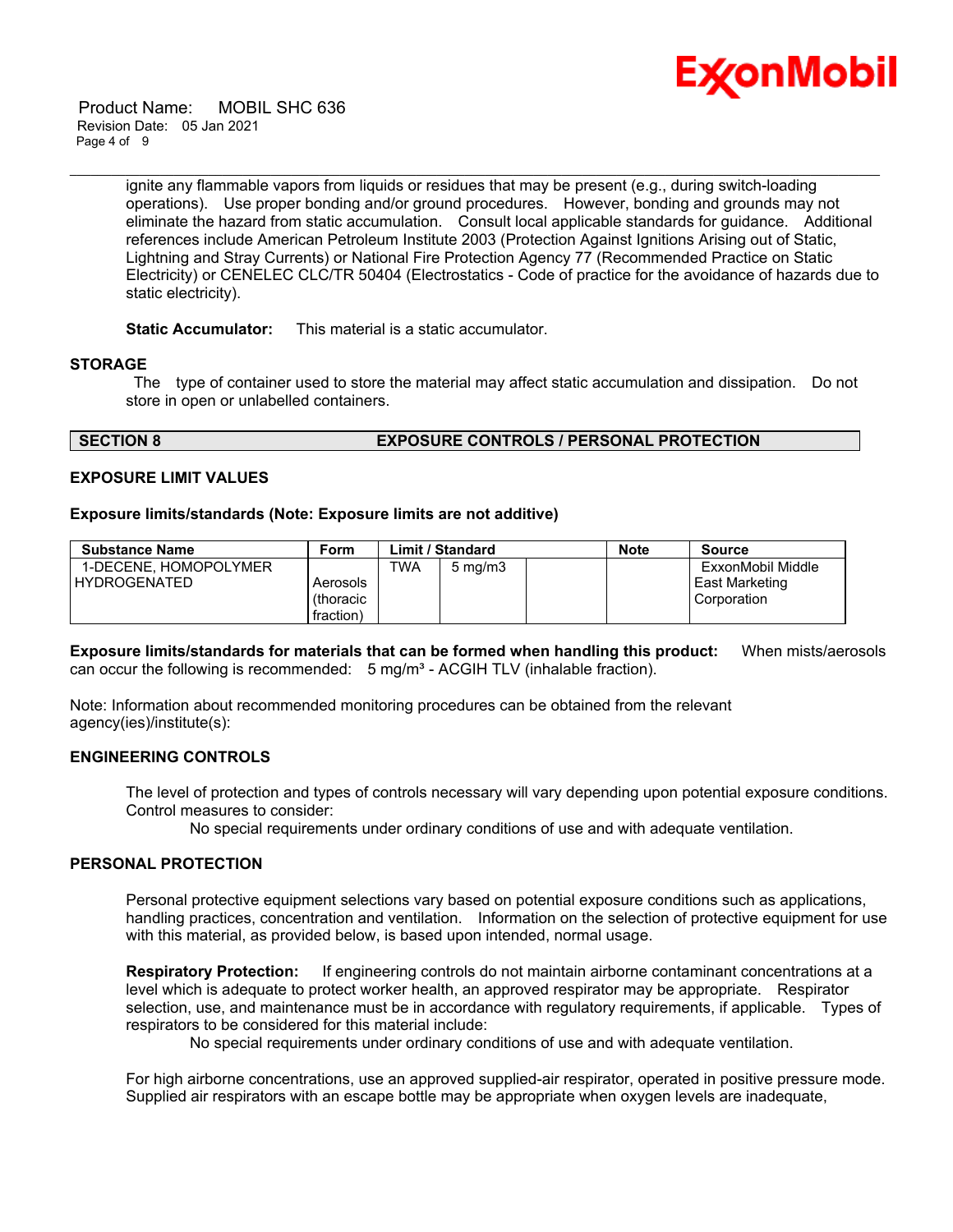

 Product Name: MOBIL SHC 636 Revision Date: 05 Jan 2021 Page 5 of 9

gas/vapor warning properties are poor, or if air purifying filter capacity/rating may be exceeded.

\_\_\_\_\_\_\_\_\_\_\_\_\_\_\_\_\_\_\_\_\_\_\_\_\_\_\_\_\_\_\_\_\_\_\_\_\_\_\_\_\_\_\_\_\_\_\_\_\_\_\_\_\_\_\_\_\_\_\_\_\_\_\_\_\_\_\_\_\_\_\_\_\_\_\_\_\_\_\_\_\_\_\_\_\_\_\_\_\_\_\_\_\_\_\_\_\_\_\_\_\_\_\_\_\_\_\_\_\_\_\_\_\_\_\_\_\_

**Hand Protection:** Any specific glove information provided is based on published literature and glove manufacturer data. Glove suitability and breakthrough time will differ depending on the specific use conditions. Contact the glove manufacturer for specific advice on glove selection and breakthrough times for your use conditions. Inspect and replace worn or damaged gloves. The types of gloves to be considered for this material include:

No protection is ordinarily required under normal conditions of use.

**Eye Protection:** If contact is likely, safety glasses with side shields are recommended.

**Skin and Body Protection:** Any specific clothing information provided is based on published literature or manufacturer data. The types of clothing to be considered for this material include:

 No skin protection is ordinarily required under normal conditions of use. In accordance with good industrial hygiene practices, precautions should be taken to avoid skin contact.

**Specific Hygiene Measures:** Always observe good personal hygiene measures, such as washing after handling the material and before eating, drinking, and/or smoking. Routinely wash work clothing and protective equipment to remove contaminants. Discard contaminated clothing and footwear that cannot be cleaned. Practice good housekeeping.

#### **ENVIRONMENTAL CONTROLS**

 Comply with applicable environmental regulations limiting discharge to air, water and soil. Protect the environment by applying appropriate control measures to prevent or limit emissions.

#### **SECTION 9 PHYSICAL AND CHEMICAL PROPERTIES**

**Note: Physical and chemical properties are provided for safety, health and environmental considerations only and may not fully represent product specifications. Contact the Supplier for additional information.**

#### **GENERAL INFORMATION**

**Physical State:** Liquid **Color:** Orange **Odor:** Characteristic **Odor Threshold:** N/D

#### **IMPORTANT HEALTH, SAFETY, AND ENVIRONMENTAL INFORMATION**

**Relative Density:** 0.858 [ASTM D4052] **Flammability (Solid, Gas):** N/A **Flash Point [Method]:** >210°C (410°F) [ASTM D-92] **Flammable Limits (Approximate volume % in air):** LEL: 0.9 UEL: 7.0 **Autoignition Temperature:** N/D **Boiling Point / Range:** > 316°C (600°F) **Decomposition Temperature:** N/D **Vapor Density (Air = 1):** > 2 at 101 kPa **Vapor Pressure:** < 0.013 kPa (0.1 mm Hg) at 20 °C **Evaporation Rate (n-butyl acetate = 1):** N/D **pH:** N/A **Log Pow (n-Octanol/Water Partition Coefficient):** > 3.5 **Solubility in Water:** Negligible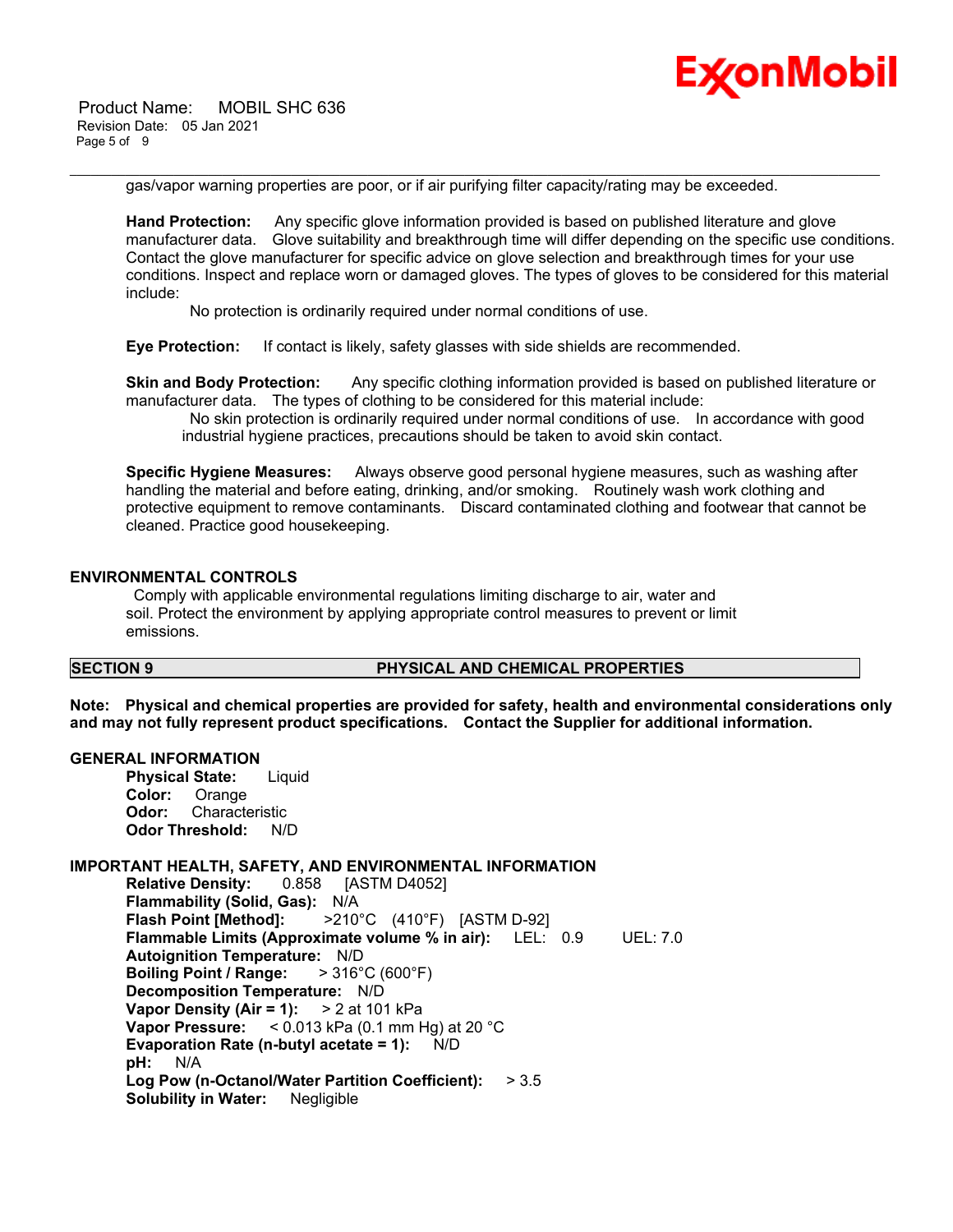

 Product Name: MOBIL SHC 636 Revision Date: 05 Jan 2021 Page 6 of 9

> **Viscosity:** 680 cSt (680 mm2/sec) at 40 °C | 69.8 cSt (69.8 mm2/sec) [ASTM D 445] **Oxidizing Properties:** See Hazards Identification Section.

\_\_\_\_\_\_\_\_\_\_\_\_\_\_\_\_\_\_\_\_\_\_\_\_\_\_\_\_\_\_\_\_\_\_\_\_\_\_\_\_\_\_\_\_\_\_\_\_\_\_\_\_\_\_\_\_\_\_\_\_\_\_\_\_\_\_\_\_\_\_\_\_\_\_\_\_\_\_\_\_\_\_\_\_\_\_\_\_\_\_\_\_\_\_\_\_\_\_\_\_\_\_\_\_\_\_\_\_\_\_\_\_\_\_\_\_\_

#### **OTHER INFORMATION**

**Freezing Point:** N/D **Melting Point: N/A<br>Pour Point: -30° Pour Point:** -30°C (-22°F) [ASTM D5950]

#### **SECTION 10 STABILITY AND REACTIVITY**

**STABILITY:** Material is stable under normal conditions.

**CONDITIONS TO AVOID:** Excessive heat. High energy sources of ignition.

**MATERIALS TO AVOID:** Strong oxidizers

**HAZARDOUS DECOMPOSITION PRODUCTS:** Material does not decompose at ambient temperatures.

**POSSIBILITY OF HAZARDOUS REACTIONS:** Hazardous polymerization will not occur.

#### **SECTION 11 TOXICOLOGICAL INFORMATION**

### **ACUTE TOXICITY**

| <b>Route of Exposure</b>                    | <b>Conclusion / Remarks</b>                                                                      |
|---------------------------------------------|--------------------------------------------------------------------------------------------------|
| <b>Inhalation</b>                           |                                                                                                  |
| Toxicity: No end point data for material.   | Minimally Toxic. Based on assessment of the components.                                          |
| Irritation: No end point data for material. | Negligible hazard at ambient/normal handling temperatures.                                       |
|                                             |                                                                                                  |
| <b>INGESTION</b>                            |                                                                                                  |
| Toxicity: No end point data for material.   | Minimally Toxic. Based on assessment of the components.                                          |
|                                             |                                                                                                  |
| <b>Skin</b>                                 |                                                                                                  |
| Toxicity: No end point data for material.   | Minimally Toxic. Based on assessment of the components.                                          |
| Irritation: No end point data for material. | Negligible irritation to skin at ambient temperatures. Based on<br>assessment of the components. |
|                                             |                                                                                                  |
| Eye                                         |                                                                                                  |
| Irritation: No end point data for material. | May cause mild, short-lasting discomfort to eyes. Based on<br>assessment of the components.      |

#### **OTHER HEALTH EFFECTS FROM SHORT AND LONG TERM EXPOSURE**

Anticipated health effects from sub-chronic, chronic, respiratory or skin sensitization, mutagenicity, reproductive toxicity, carcinogenicity, target organ toxicity (single exposure or repeated exposure), aspiration toxicity and other effects based on human experience and/or experimental data.

#### **For the product itself:**

Repeated and/or prolonged exposure may cause irritation to the skin, eyes, or respiratory tract. **Contains:**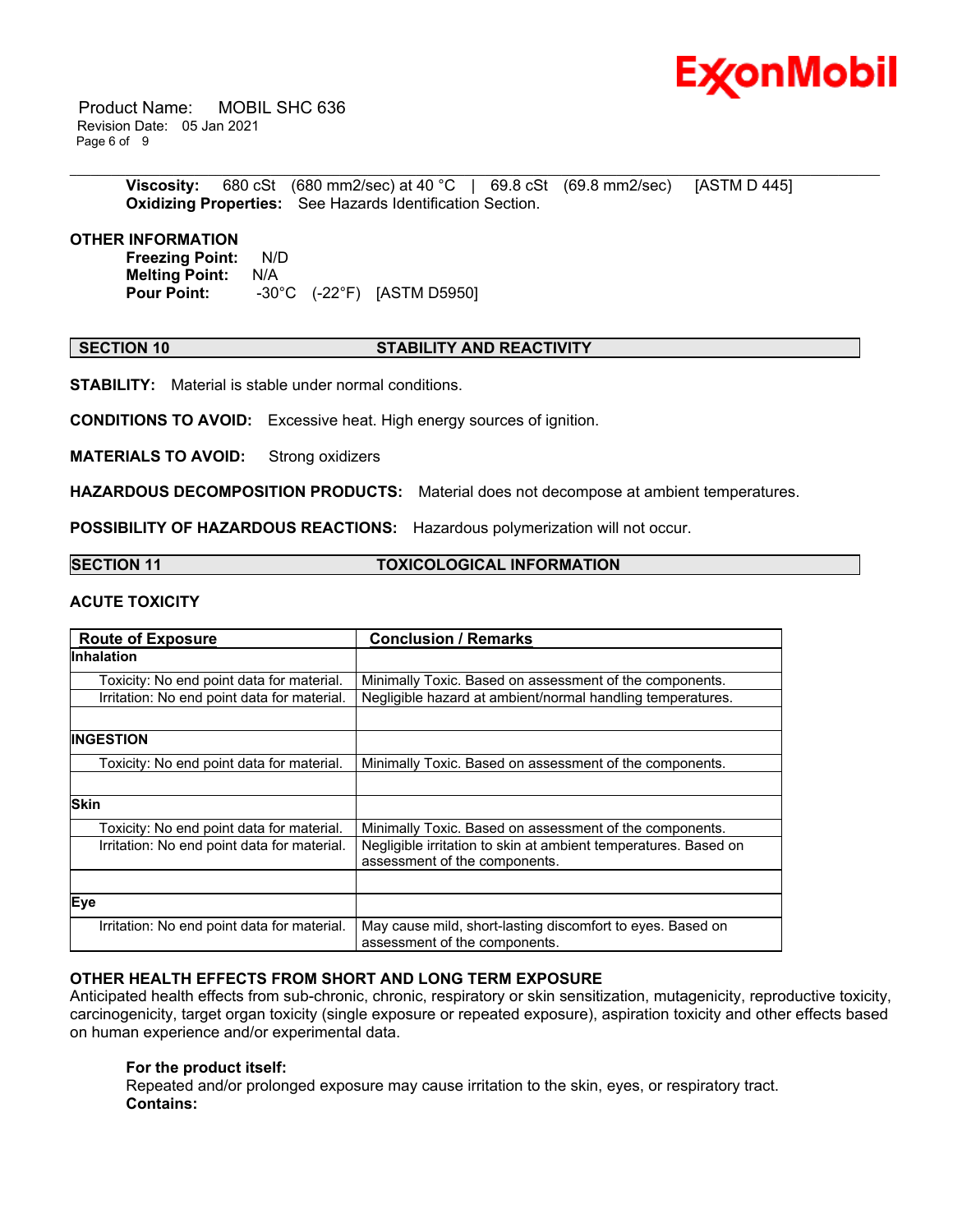

 Product Name: MOBIL SHC 636 Revision Date: 05 Jan 2021 Page 7 of 9

> Synthetic base oils: Not expected to cause significant health effects under conditions of normal use, based on laboratory studies with the same or similar materials. Not mutagenic or genotoxic. Not sensitizing in test animals and humans.

### **SECTION 12 ECOLOGICAL INFORMATION**

\_\_\_\_\_\_\_\_\_\_\_\_\_\_\_\_\_\_\_\_\_\_\_\_\_\_\_\_\_\_\_\_\_\_\_\_\_\_\_\_\_\_\_\_\_\_\_\_\_\_\_\_\_\_\_\_\_\_\_\_\_\_\_\_\_\_\_\_\_\_\_\_\_\_\_\_\_\_\_\_\_\_\_\_\_\_\_\_\_\_\_\_\_\_\_\_\_\_\_\_\_\_\_\_\_\_\_\_\_\_\_\_\_\_\_\_\_

The information given is based on data for the material, components of the material, or for similar materials, through the application of bridging principals.

#### **ECOTOXICITY**

 Material -- Not expected to be harmful to aquatic organisms. Material -- Not expected to demonstrate chronic toxicity to aquatic organisms.

#### **MOBILITY**

 Base oil component -- Low solubility and floats and is expected to migrate from water to the land. Expected to partition to sediment and wastewater solids.

### **ECOLOGICAL DATA**

#### **Ecotoxicity**

| Test                       | <b>Duration</b> | <b>Organism Type</b> | <b>Test Results</b>                        |
|----------------------------|-----------------|----------------------|--------------------------------------------|
| Aquatic - ACUTE            | 96 hour(s)      | Oncorhynchus         | LL50 1003 mg/l: data for similar materials |
| I TOXICITY                 |                 | mvkiss               |                                            |
| Aquatic - Chronic Toxicity | $21$ dav $(s)$  | Daphnia magna        | NOELR 1 mg/l: data for similar materials   |

### **SECTION 13 DISPOSAL CONSIDERATIONS**

Disposal recommendations based on material as supplied. Disposal must be in accordance with current applicable laws and regulations, and material characteristics at time of disposal.

#### **DISPOSAL RECOMMENDATIONS**

 Product is suitable for burning in an enclosed controlled burner for fuel value or disposal by supervised incineration at very high temperatures to prevent formation of undesirable combustion products. Protect the environment. Dispose of used oil at designated sites. Minimize skin contact. Do not mix used oils with solvents, brake fluids or coolants.

**Empty Container Warning** Empty Container Warning (where applicable): Empty containers may contain residue and can be dangerous. Do not attempt to refill or clean containers without proper instructions. Empty drums should be completely drained and safely stored until appropriately reconditioned or disposed. Empty containers should be taken for recycling, recovery, or disposal through suitably qualified or licensed contractor and in accordance with governmental regulations. DO NOT PRESSURISE, CUT, WELD, BRAZE, SOLDER, DRILL, GRIND, OR EXPOSE SUCH CONTAINERS TO HEAT, FLAME, SPARKS, STATIC ELECTRICITY, OR OTHER SOURCES OF IGNITION. THEY MAY EXPLODE AND CAUSE INJURY OR DEATH.

**SECTION 14 TRANSPORT INFORMATION** 

**LAND (ADR/RID):** Not Regulated for Land Transport

**SEA (IMDG):** Not Regulated for Sea Transport according to IMDG-Code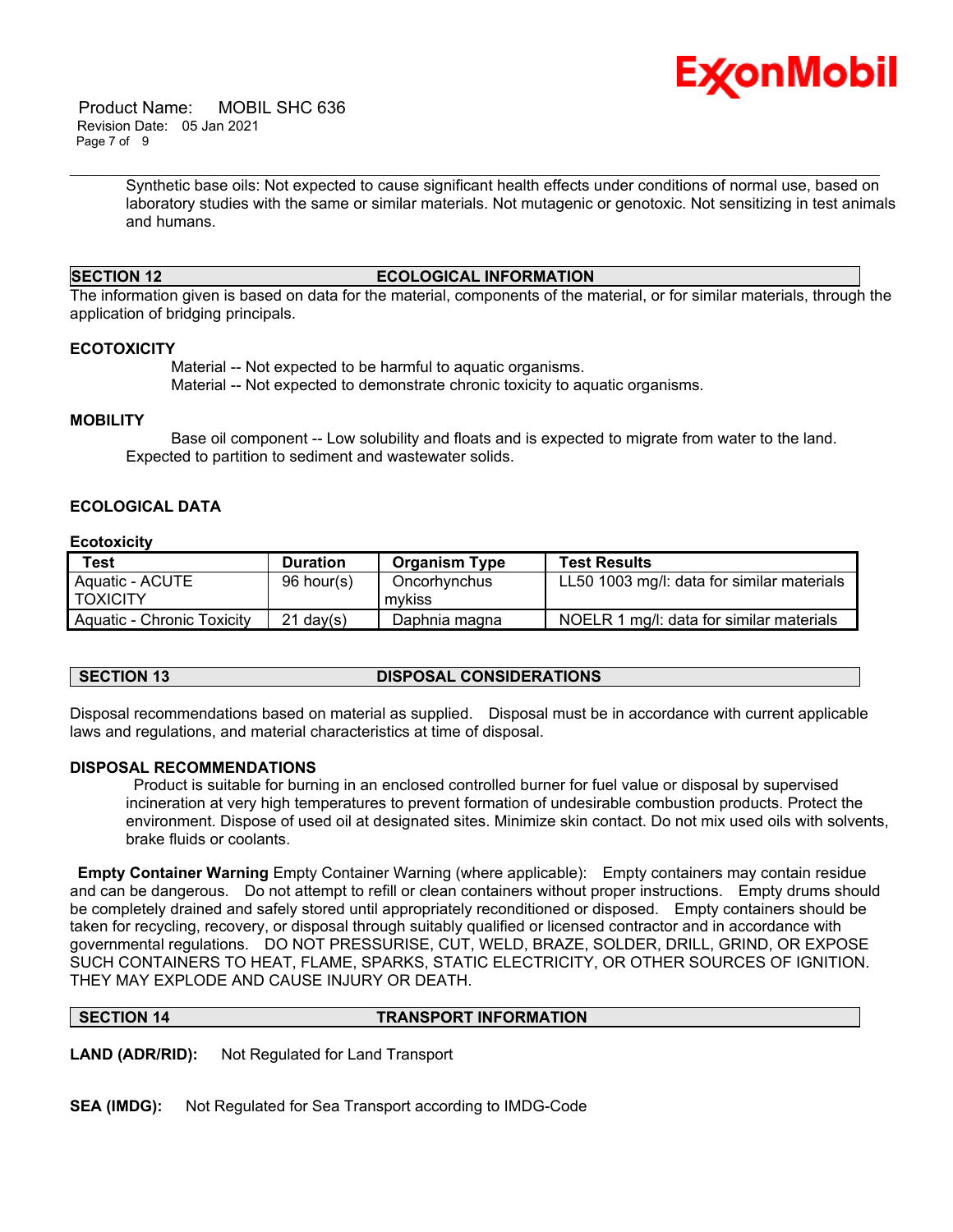

 Product Name: MOBIL SHC 636 Revision Date: 05 Jan 2021 Page 8 of 9

#### **Marine Pollutant:** No

**AIR (IATA):** Not Regulated for Air Transport

### **SECTION 15 REGULATORY INFORMATION**

\_\_\_\_\_\_\_\_\_\_\_\_\_\_\_\_\_\_\_\_\_\_\_\_\_\_\_\_\_\_\_\_\_\_\_\_\_\_\_\_\_\_\_\_\_\_\_\_\_\_\_\_\_\_\_\_\_\_\_\_\_\_\_\_\_\_\_\_\_\_\_\_\_\_\_\_\_\_\_\_\_\_\_\_\_\_\_\_\_\_\_\_\_\_\_\_\_\_\_\_\_\_\_\_\_\_\_\_\_\_\_\_\_\_\_\_\_

**This material is not considered hazardous according to the Classification of Chemicals based on Globally Harmonized System of Classification and Labelling of Chemicals (GHS).**

#### **REGULATORY STATUS AND APPLICABLE LAWS AND REGULATIONS**

**Listed or exempt from listing/notification on the following chemical inventories (May contain substance(s) subject to notification to the EPA Active TSCA inventory prior to import to USA):** AIIC, DSL, ISHL, KECI, PICCS, TCSI, TSCA

 **Special Cases:**

| Inventory   | Status                           |
|-------------|----------------------------------|
| <b>ENCS</b> | Apply<br>.<br>rictions:<br>kesti |

**SECTION 16 OTHER INFORMATION**

#### **N/D = Not determined, N/A = Not applicable**

**KEY TO THE H-CODES CONTAINED IN SECTION 3 OF THIS DOCUMENT (for information only):**

H304: May be fatal if swallowed and enters airways; Aspiration, Cat 1

H319(2A): Causes serious eye irritation; Serious Eye Damage/Irr, Cat 2A

H400: Very toxic to aquatic life; Acute Env Tox, Cat 1

H412: Harmful to aquatic life with long lasting effects; Chronic Env Tox, Cat 3

H413: May cause long lasting harmful effects to aquatic life; Chronic Env Tox, Cat 4

#### **THIS SAFETY DATA SHEET CONTAINS THE FOLLOWING REVISIONS:**

Composition: Component Table information was modified.

GHS CLP Supplemental Statements information was added.

GHS Target Organ Phrase information was deleted.

Hazard Identification: EU - Hazards Statement - GHS information was deleted.

Section 01: Product Code information was modified.

Section 08: Exposure Limits Table information was modified.

Section 09: Flammable Limits - LEL information was modified.

Section 09: Flammable Limits - UEL information was modified.

Section 09: Pour Point C(F) information was modified.

Section 09: Relative Density information was modified.

Section 09: Vapor Pressure information was added.

Section 09: Viscosity information was added.

Section 15: National Chemical Inventory Listing information was modified.

Section 15: Special Cases Table information was modified.

Section 16: HCode Key information was modified.

Section 16: MSN, MAT ID information was modified.